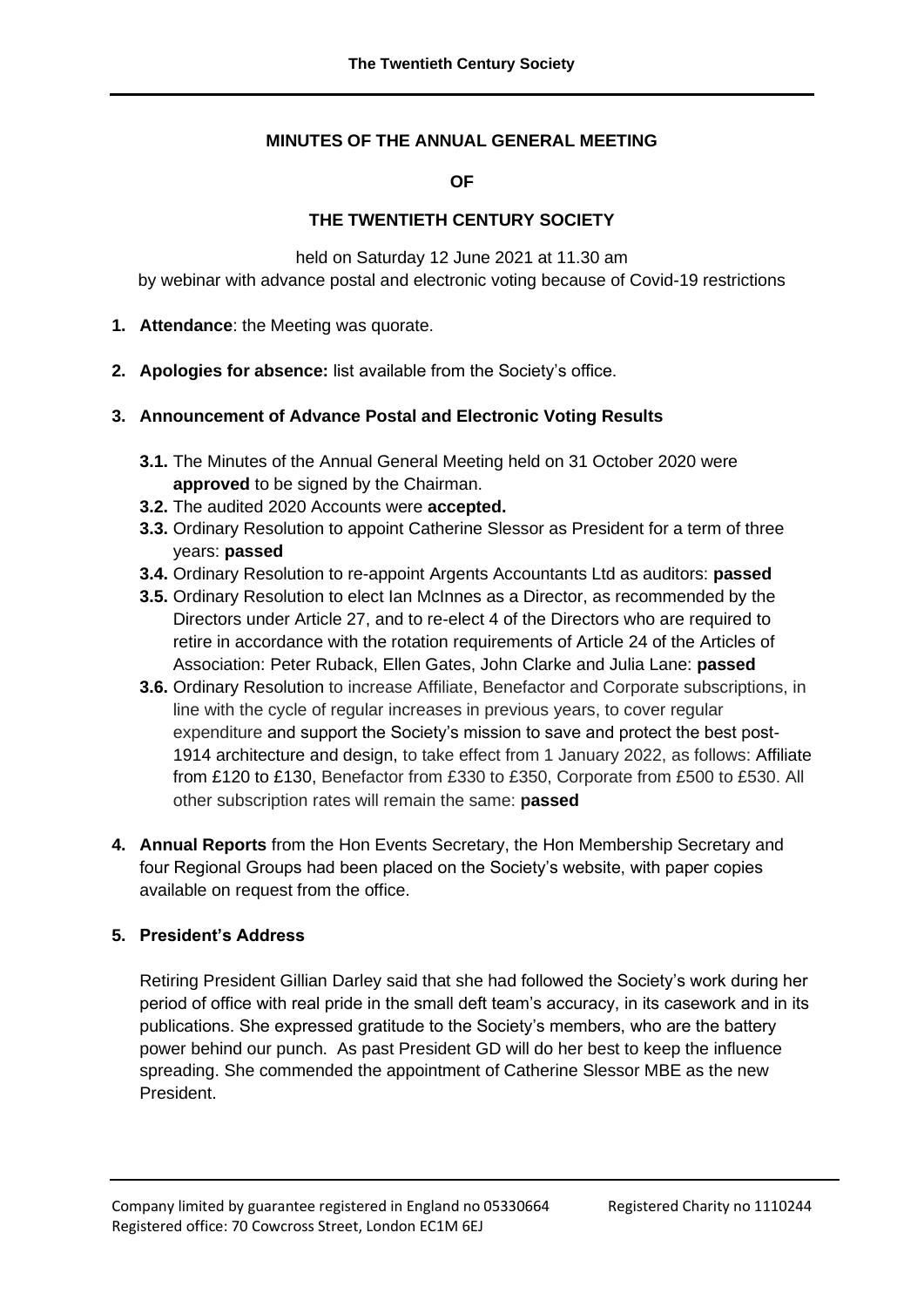# **6. Chair's Address**

- **6.1.** Chair of Trustees, Peter Ruback, introduced the Meeting, and thanked Members for attending and for voting in advance of the meeting in order to enable the Society to continue to function despite the Covid-19 restrictions. He expressed the Society's gratitude to the Director, staff and volunteers for managing the transition to off-site working during the closure of the office. He thanked retiring Trustee, Suzanne Burn for her service to the Society.
- **6.2.** PR said that the main positive from the pandemic has been that our online lectures had been meeting a larger and more geographically diverse audience, with the ability to attract with ease lecturers not based in London. The loss of the physical events, however, means the loss of the substantial contribution they make to the Society's income (typically third only after membership subscriptions and the Historic England grant). The decision was taken to charge for online lectures after a couple of months of asking for voluntary donations, but an audience of 2 or 3 times the numbers we would have attracted to Cowcross Street continued to be maintained and this wider audience had sustained and even increased membership numbers.
- **6.3.** PR reported that Trustees had modelled a number of financial scenarios in order to ensure that the Society is spending sustainably and able to continue core functions, but a swift recovery in total income will be required to be able to expand the reach of the casework and campaigning. This is crucial given the threats we now face. First of all, the Government is liberalising aspects of planning: in the short term they have expanded the type of developments that property owners can undertake without full consideration of the heritage implications. While there are some safeguards built into the system, it is unproven whether they will ensure adequate heritage protection. Changes to use classes and the latest change to permit conversion of empty commercial units to residential and proposals to pare back "article 4 directions" add to the threat. Mainstream heritage and amenity societies have been critical of these latest proposals although that has not stopped the Government proceeding with them. Of potentially greater risk of unintended loss of heritage of the Society's period are the Planning White Paper proposals for zoning. The Society is concerned about these proposals, not least because it is very unclear how they are intended to operate and the scale of areas in which liberalised/automatic consents might operate. The Society has worked with the other amenity societies (such as the Victorian Society, the Georgian Group and the Society for the Protection of Ancient Buildings) to lobby against these proposals but at the moment it is unclear whether and how Government will be taking this all forward. And we are also concerned about the threats from changes in the High Street, and Department Stores in particular.
- **6.4.** PR reported that there had been no slowing in casework, whether listed building consent, cases requiring listing submission as the only way of ensuring protection, or other engagement, and that the move to online working and an online Casework Committee had been fairly smooth.
- **6.5.** PR noted that the Society had been shocked and saddened to hear that Patric Morley the Society's administrator 2012 – 2016, and subsequently a volunteer, with the Society, had died unexpectedly towards the end of 2020. Patric was the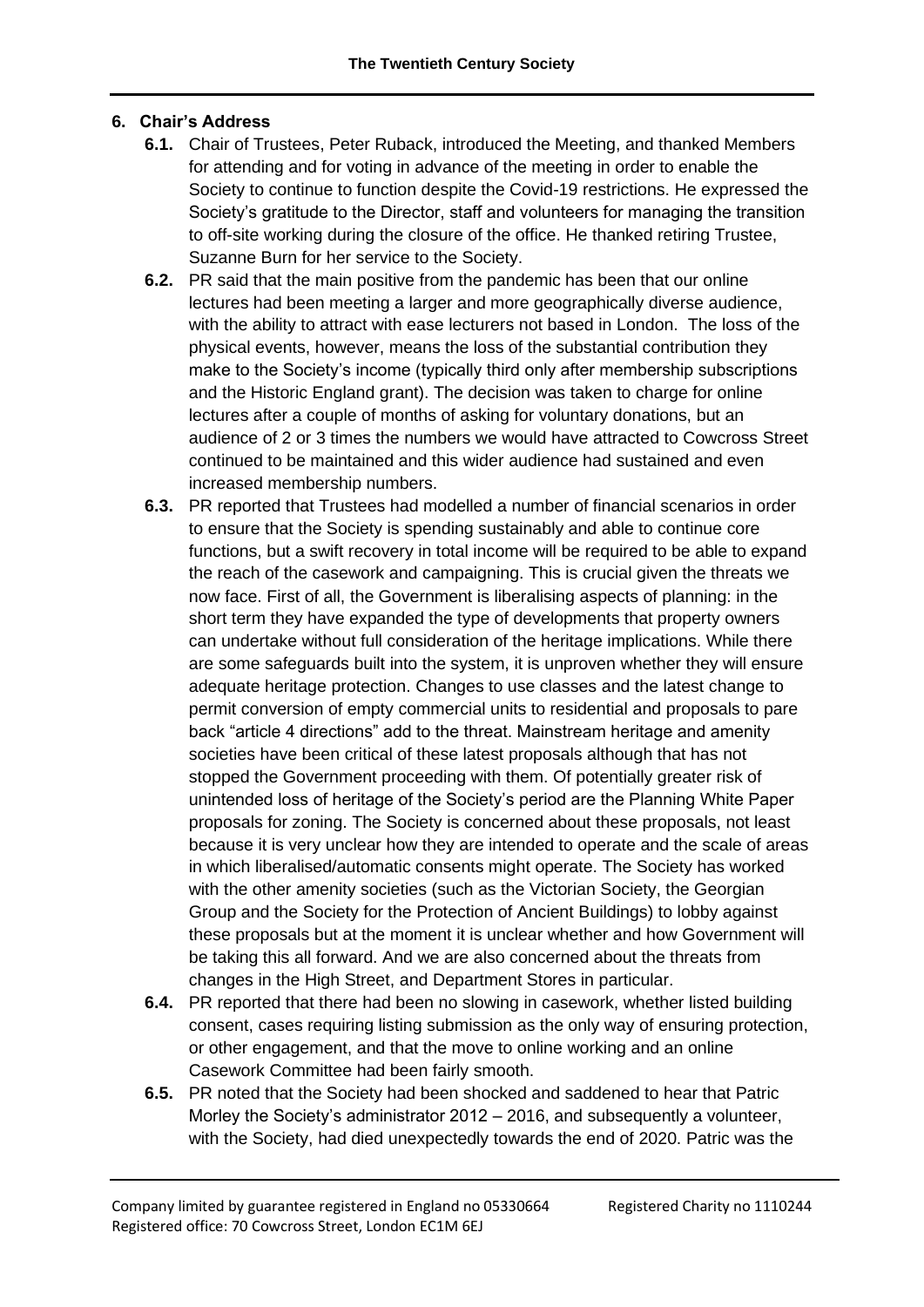main point of contact for members and helpfully fielded numerous queries from event bookers as well as making sure that financial procedures were up to standard. He was a Barbican resident who found a niche working for the Society, following early retirement from a City career and became a good friend to many members and Trustees. He left following a period of ill health, but continued to attend Society events and his cheerful presence will be missed.

- **6.6.** PR expressed his personal thanks to Gillian Darley for being a wonderfully supportive President over the last seven years and for her involvement in events and social media, and her constructive challenge of the Society. PR welcomed the appointment of Catherine Slessor to succeed GD, an architectural critic, editor and writer, with extensive experience in architectural journalism, who will be a great help to the Society.
- **6.7.** PR confirmed that he intended, in view of his increased local commitments because of the pandemic, to stand down as Chair of Trustees at the next Trustees' meeting, at which Trustees intended to propose newly elected Trustee, Ian McInnes, for election as Chair. Ian McInnes has previously held all the major offices in the Society (Chair of Casework, Events Secretary and Treasurer) and brings immense management experience as well as knowledge of commercial architecture and in particular the immediate post war period.

# **7. Director's Presentation**

- **7.1.** Catherine Croft, Director, spoke about two positive examples of recent casework: Wood Street police station, 1963-6 by McMorran and Whitby, listed Grade II\* and the IBM building, South Bank, London, of 1979-1984 by Denys Lasdun, listed Grade II. Both had initially damaging proposals for major alterations considerably scaled back after intervention from the Society. The former is now likely to become a hotel (in line with the Society's recommendation that this was a much more compatible use than continued police use) and the latter following a successful listing request by the Society.
- **7.2.** CC noted the impact of Covid-19. Department Stores: CC requested members to let the Society know of any standing empty, so that we can assess the extent of the threat, and put pressure on HE to list the best, and campaign for local listing and suitable viable alternative uses as appropriate. Churches: caseworker Clare Price has been inundated with applications for adaptations for social distancing and installing audio-visual equipment, with which obviously the Society is keen to help but is concerned about reversibility and care for the building. This work needs real attention to detail, not exciting but crucial.
- **7.3.** 10 Buildings at Risk List: the Society's principal intention is for this to generate publicity, deliberately selecting, not necessarily the ten most important buildings (which would be a controversial task anyway) but those that we think will attract the press, being a range of different buildings evidencing our concerns, with good stories and for which we have good images. There was excellent press coverage. Coventry is of great concern to us for example and the media picked this one up constructively. The list was published in the week of London mayoral election so we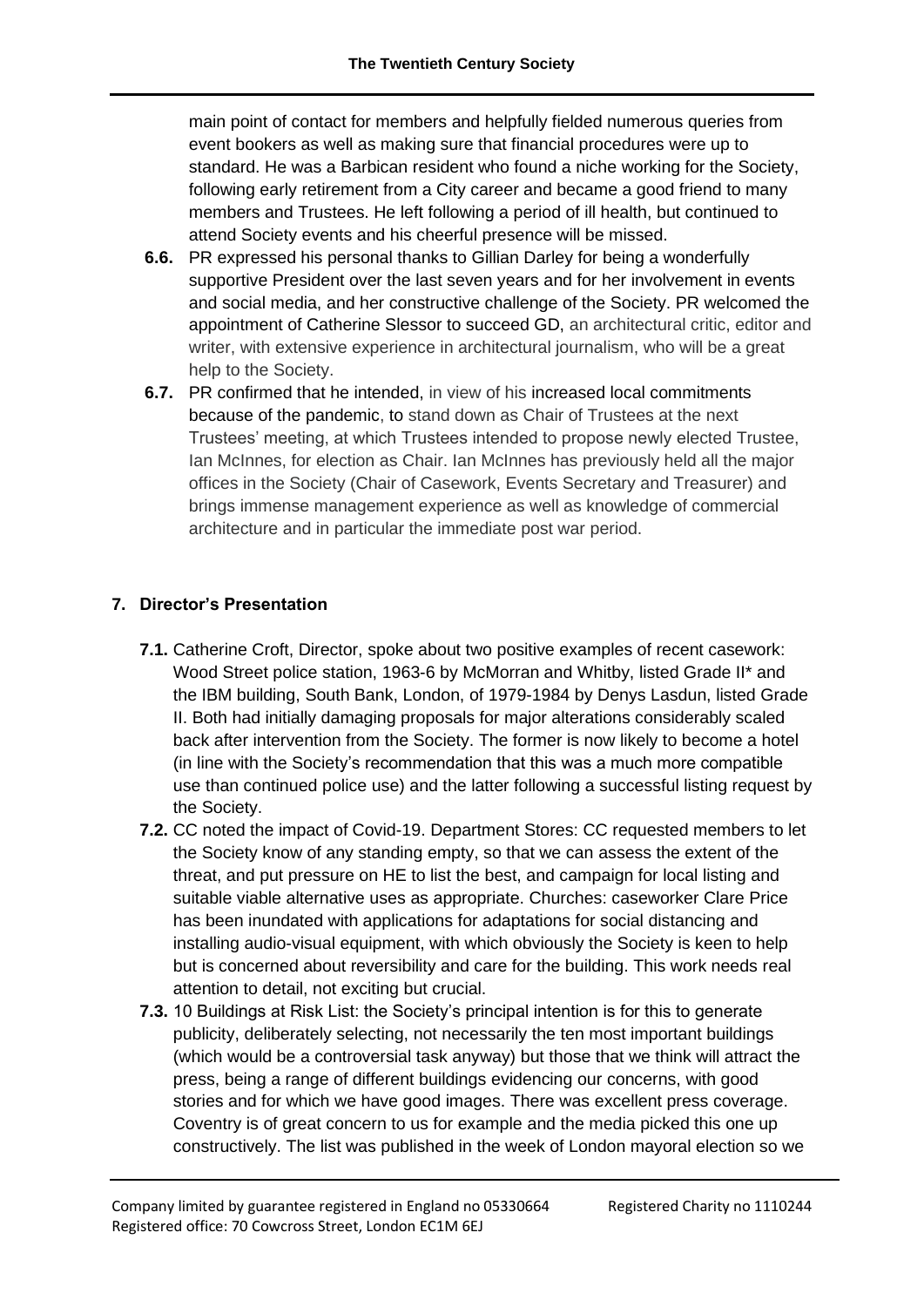included City Hall which is going to be vacated by the mayor's office. A number of local authority buildings have been listed but still many are not protected and are being considered for demolition, all in good condition and reasonably wellmaintained, so demolition would be an environmental waste. The Guardian, for example, picked up the hook of our link between the Oasis Leisure Centre and the eponymous band. This building was an opportunity to highlight our general concern about the Covid-19 effect on leisure centres. The Lawns was an opportunity to signal our concern about adaptive re-use. Golden Lane estate was also discussed as a positive example of extensive research into how buildings can be adapted to improve ecological performance, while negotiating the sensitive resolution of issues such as like for like replacement of windows.

# **8. Hon Treasurer's Report and presentation of 2020 Accounts**

- **8.1.** Hon Treasurer, Carolyn Parmeter, presented the 2020 Accounts which had been published on the Society's website. The overall deficit of just over £16,000 included Monograph funding (ie restricted passthrough funds) which the Society passes on to Liverpool University Press. Our ordinary recurring activities showed a deficit of around £18,000, but we would always expect a deficit in a year when we publish a Journal. We received over £16,000 in gifts and donations, up from £10,000 in 2020.
- **8.2.** Events, usually a significant and important income stream, were severely impacted by Covid-19. Profits were around £9,000 (not including donations) compared with 2019 profits of nearly £47,000. We had budgeted to expect profits of at least £33,000 with a rich programme of events planned, including Chicago and Oslo.
- **8.3.** Membership and Gift Aid income remained our most important stream of income. We reversed the trend seen in 2019 when income was 5% down on 2018 and there was a concern about declining membership. We know that some of the amenity societies are seeing declining membership. The 2020 income was up by nearly £10,000 at around £136,000.
- **8.4.** We continued to receive the HE Grant towards casework of up to £40,000. This is not inflation linked and was reduced by 5% from 2016. The grant may be reviewed as part of the upcoming Spending Review though obviously we hope it will continue.
- **8.5.** At the end of 2019, and due to the generosity of our members, including past members who left legacies, we had healthy unrestricted cash reserves of around £347,000. At the end of 2020 that was around £330,000 (unrestricted funds less stocks) which gives us confidence that we can continue to weather the Covid-19 storm.
- **8.6.** Looking forward: CP observed that 2021 was continuing to be an uncertain time; we did not know when we might be able to return to a full events programme; and it is possible that Covid-19 could have changed members' recreational habits for the longer term, which we hope is not the case. There are positives though: lockdown expedited the Society's embrace of virtual events, with a rich programme of free virtual talks from spring 2020 and continuing into 2021; this had given us an opportunity to explore how we can be more inclusive, eg for regional members, and that had been reflected in the upturn in membership. Virtual events are not free to